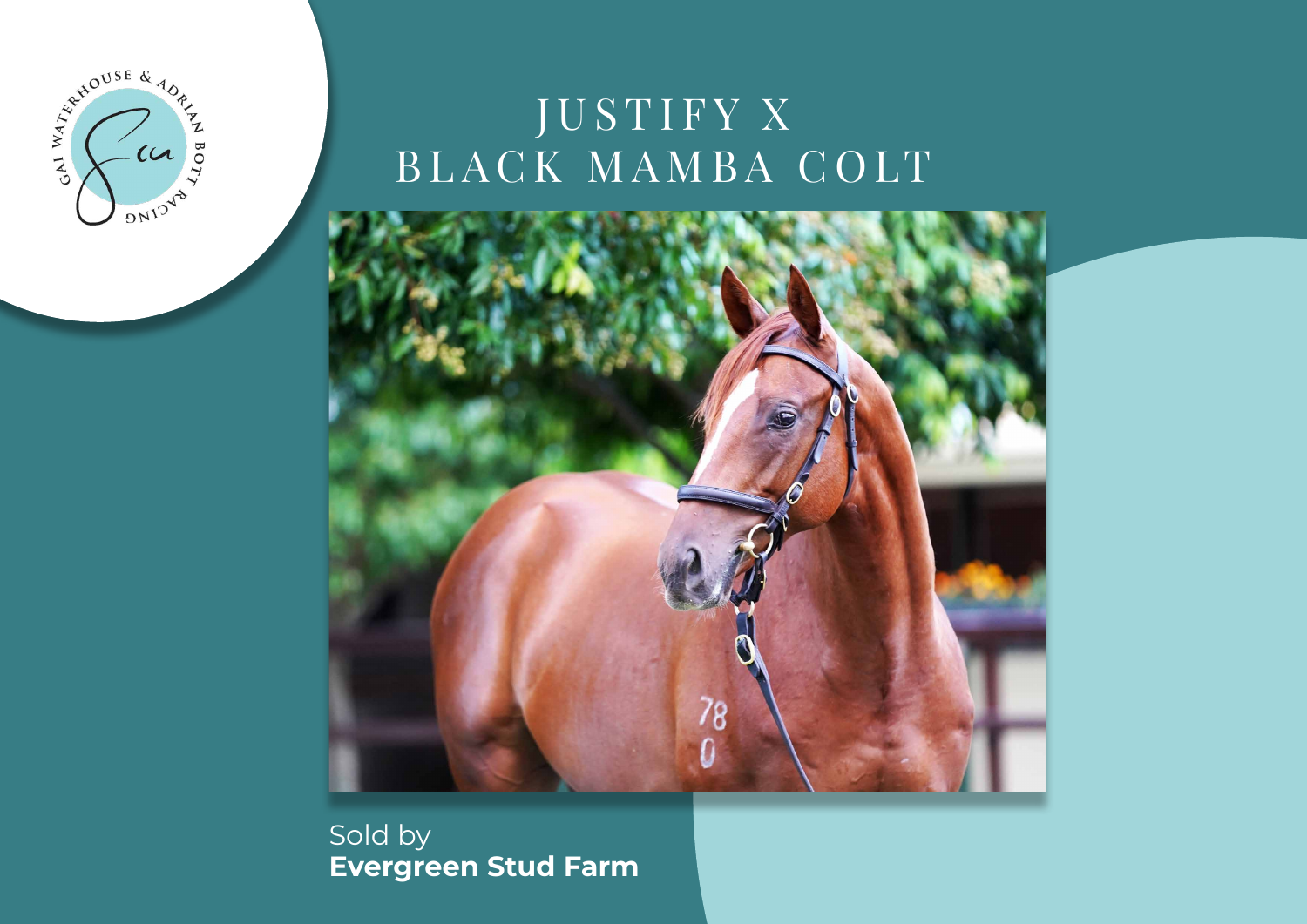## JUSTIFY X BLACK MAMBA

"This colt just had this x-factor about him and a huge selling point for us is his resemblance to his sire, Triple Crown winner, Justify. We look forward to see what progeny can produce with the best opportunity for success ensured by the might of Coolmore" – AB





When you cross a **Group 1-winning mare**  in Black Mamba with **USA Horse of the Year** and Champion Sire, Justify, then you get a fine specimen like this colt. With his incredible definition of physique across his shoulders and hindquarters as he walks with **power and purpose**, it's not hard to get lost in his presence.

With his striking sire's chestnut coat and white socks, **black-type runs in his veins,**  with the second dam Sneetch, winning at Group 3 level and placing third in the G1 New Zealand Oaks. G1 Australian Derby winner Roman Emperor also features on his page.